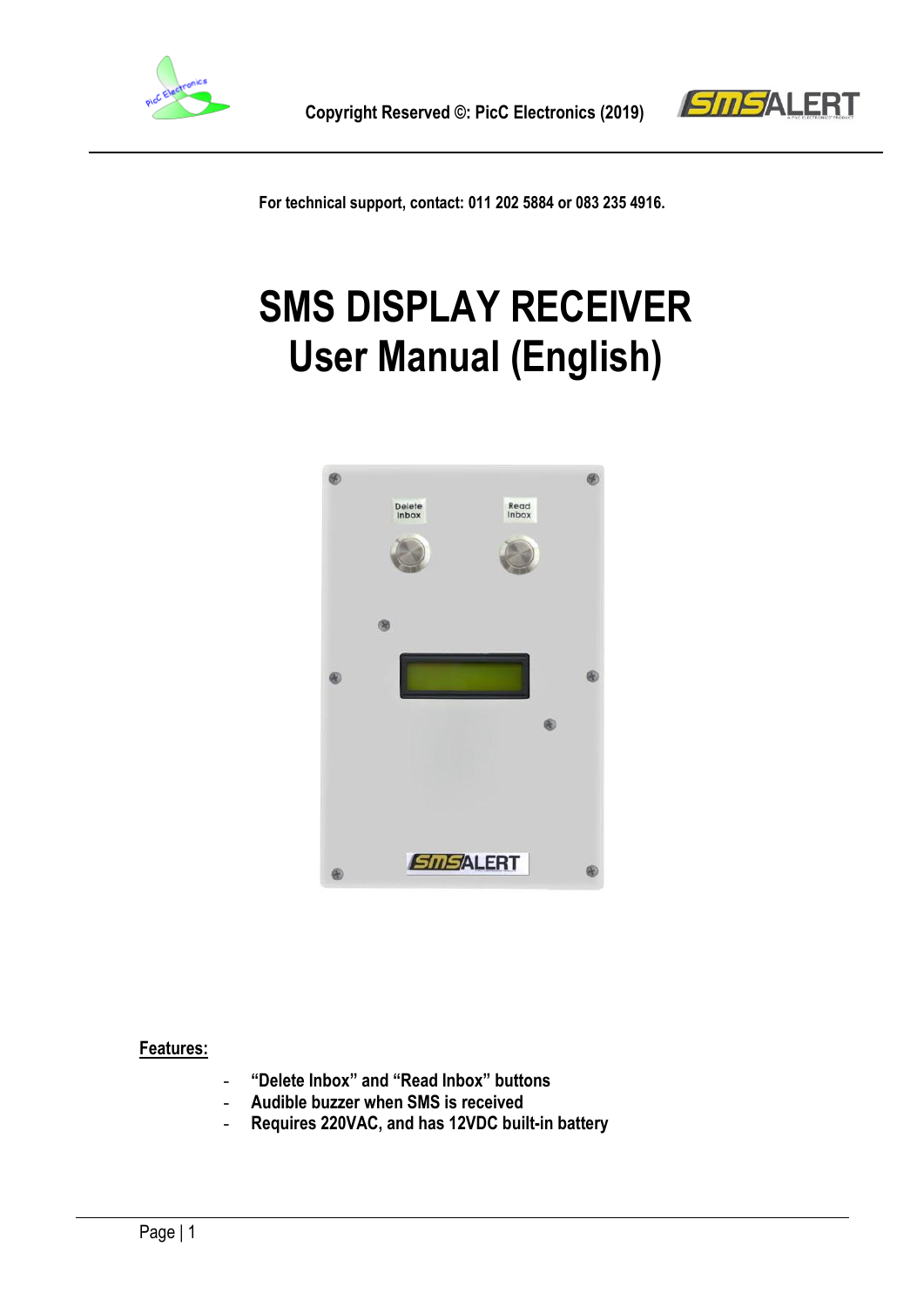



# **Operation Summary:**

This product displays SMS messages received of up to 20 characters on the LCD, with the cellphone number.

**The manufacturer can preload up to 20 names for each cellphone number. Unfortunately these names have to be provided upfront and cannot be changed by the user. Future version will cater for this.**

# **Quick Start Steps**

- 1. **Preparing SIM-card** Pull phone to remove Buy an MTN, Vodacom or Cell C starter pack (prepaid or contract) and RICA it (you need your id and proof of address for this). Ensure that you can send an SMS from the SIM-card, before you put it in the SIM-card slot of the SMS Alert. Making a call to the SMS Alert only is not sufficient to test the SIM-card. PIN-code request must be deactivated before you insert the SIM-card into the SMS Alert.
- 2. **Airtime** Ensure that the SIM-card has sufficient credit. Load airtime if necessary.
- 3. **Insert the SIM-card** into the SIM-card slot. Connect the battery. The unit takes some time to start-up as it first waits for the inbox to initialise, and then also delete any existing SMS messages that might be in the inbox.

## **Buttons**

- 1. **Read Inbox** Pull phone to remove Clears the buzzer and scroll through SMS messages if there is more than 1 SMS.
- 2. **Delete Inbox** Clears the buzzer. It also deletes the SMS messages if pressed again.

ALWAYS KEEP THE INBOX EMPTY. MESSAGES SHOULD NOT ACCUMALATE. RATHER ALWAYS USE THE DELETE INBOX BUTTON.

| <b>Service Provider</b> | <b>Function</b>                 | <b>SMS to be sent to SMS Alert</b>        |
|-------------------------|---------------------------------|-------------------------------------------|
| <b>MTN</b>              | Load Voucher                    | 1234 AIRT*141*voucher#                    |
| Vodacom                 | Load Voucher                    | 1234 AIRT*100*01*voucher#                 |
| Cell C                  | Load Voucher                    | 1234 AIRT*102*voucher#                    |
| Virgin                  | Load Voucher                    | 1234 AIRT*102*voucher#                    |
| Vodacom                 | <b>Check Bundle SMS balance</b> | 1234 AIRT*111*502#                        |
| Vodacom                 | Transfer airtime from one       | Register or log in to My Vodacom, or dial |
|                         | cellphone to another            | *111# and select "Airtime Transfer".      |
| <b>MTN</b>              | Transfer airtime from one       | Dial *141*6328*, insert the recipient's   |
|                         | cellphone to another            | cellphone number, *, insert the rand      |
|                         |                                 | amount, # and press call. For example,    |
|                         |                                 | *141*6328*0831234567*50# press call.      |

## **Loading & checking airtime balance**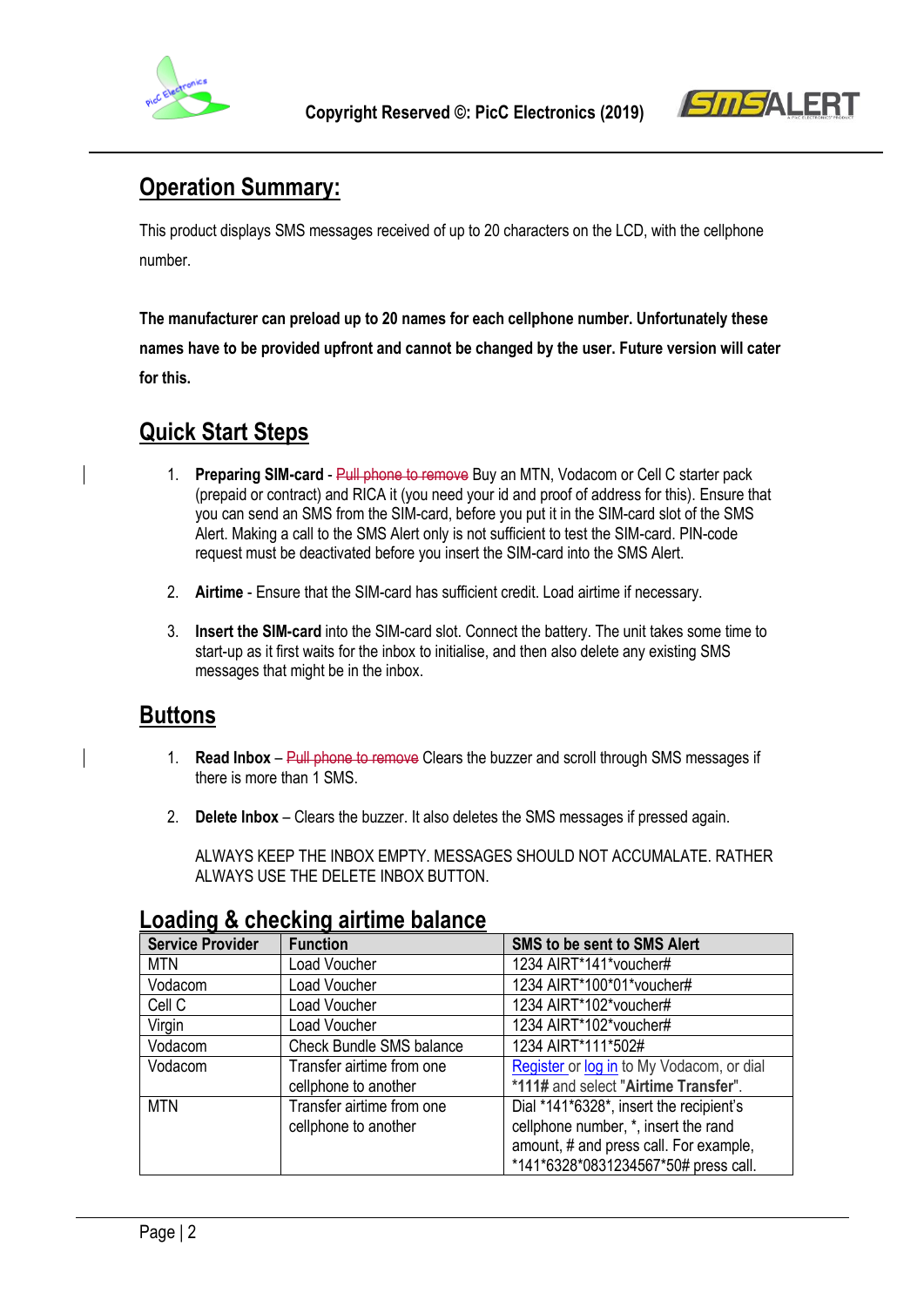



Airtime on prepaid SIM-cards can also be checked by registering the cellphone number of the SMS Alert o[n www.vodacom4me.co.za](http://www.vodacom4me.co.za/) (for vodacom) or the applicable Service Provider's website.

Airtime can also be loaded via internet banking, an ATM, or by removing the SIM-card and putting it in your own personal phone using the voice method**.** 

**\*\*Disconnect the power from the SMS Alert when the SIM-card is removed.**

## **Antennas for poor reception:**



**3 meter Antenna** available for external GSM reception, or poor reception

## **Diagram for GSM Module PC Board (where SIM-card slots in)**



SMS 1234 AIRT for prepaid airtime balance. Does not report bundle SMS balance. South Africa only.